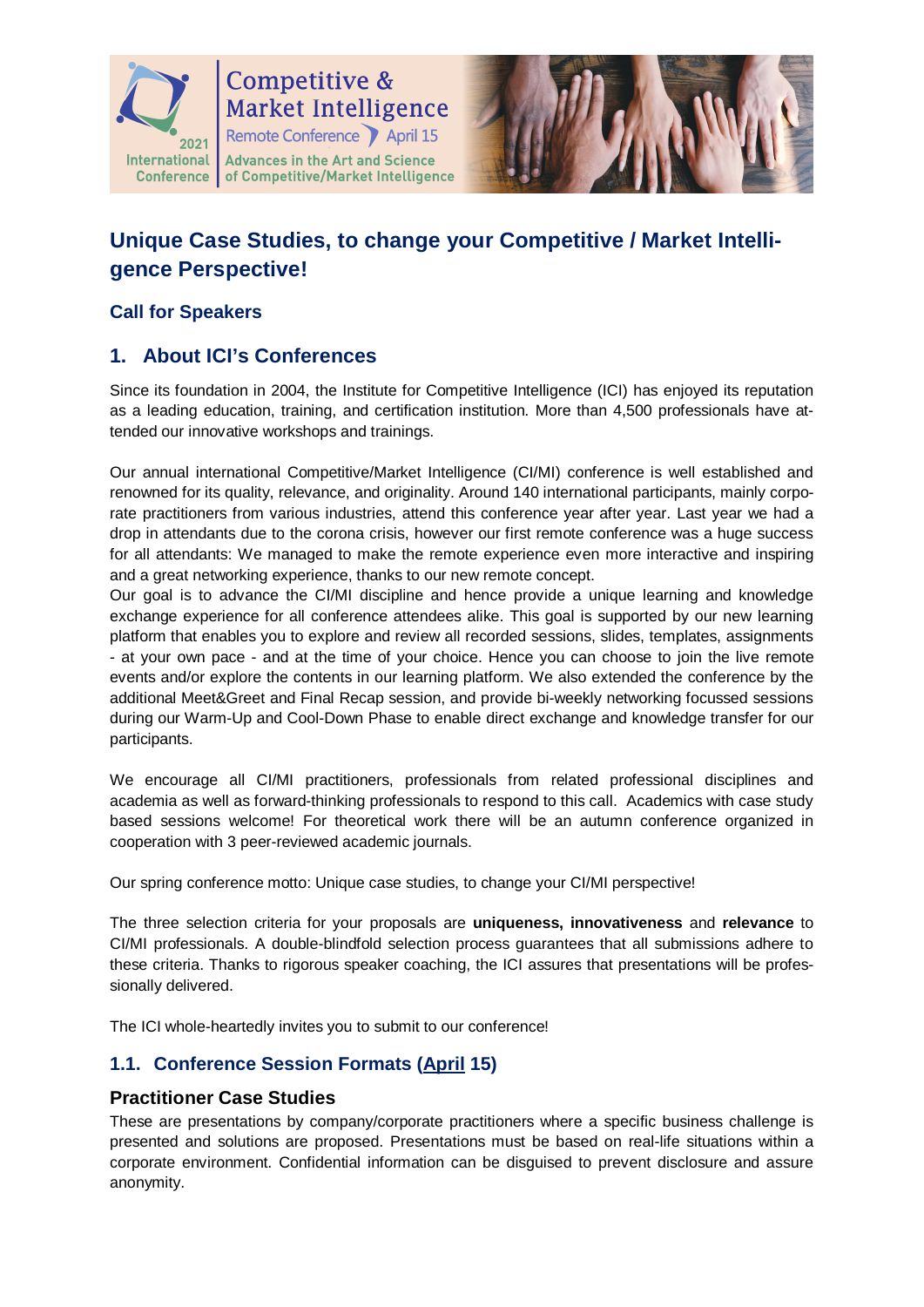

# **Competitive & Market Intelligence** Remote Conference April 15

International | Advances in the Art and Science Conference | of Competitive/Market Intelligence



#### **Impulse Speeches**

Interactive impulse speeches challenge the mindsets of participants and invite people to think out of the box. These speeches involve audience participation through interactive dialog relating to the topic. Typically, impulse speeches include assigning tasks (group work, role plays …) to the audience. Impulse speeches may include presentation media (audio, video, electronic white boards, ...). They should introduce innovative CI/MI methods, innovative tools, leverage on trends, or provide advice regarding new approaches or new trains of thought within CI/MI. Alternatively, they might provide training on specific skills needed to excel in CI/MI. Topics that are not mainstream to CI/MI are also welcome.

#### **Best Practice Presentations**

Best practice presentations introduce (innovative) methods and skills needed by CI practitioners. Presentations need to describe these methods and skills using practical examples that are directly applicable to the day-to-day operations of practitioners. Presenters should also provide checklists, templates and frameworks, assignments, and literature lists that enable the attendants to apply the introduced methods. Any such materials will be distributed to participants.

# **2. Benefits and Obligations for Conference Presenters**

#### **30-minute sessions followed by 10 minutes of Q&A and 10 minutes networking event**

Presenters will receive:

- a complimentary ticket to the conference, including Meet&Greet - March 9, Conference - April 15, Final Recap - May 6, 6 additional networking events during the warm up and cool down phase and access to the conference learning platform.
- Furthermore, the primary presenter will receive an additional free conference ticket for a company colleague. This ticket cannot be transferred to anyone outside the primary speaker's company.
- Potential co-presenters will receive no other benefits than a complimentary conference ticket.

Presenters Obligations:

- Present their topic at the conference day via our video-conference system (April 15, 2021)
- Agree that the session will be recorded and made available through the ICI learning platform.
- Introduce their topic very shortly (2-3 min) at the Meet&Greet session (March 9, session will be recorded) or agree that the introduction is recorded 8 weeks in advance of the conference (if presenter is not available at March 9).

# **3. Proposal Submission**

Submit your proposal(s) to conference@competitive-intelligence.com.

All submissions received must not have been or be intended for publication elsewhere, nor must they be submitted to another conference before the review notification date of this conference.

 Once selected, the speakers agree that they will not deliver their presentations (or derivatives hereof) at CI/MI conferences throughout 2021. In case of doubt, mention any commitments with other organizers as part of your submission. Bear in mind that the conference organizers might cancel your presentation approval if you intend to deliver your presentation in 2021 at other CI/MI conferences – without refunding any expenses that you may have incurred already prior to the conference.